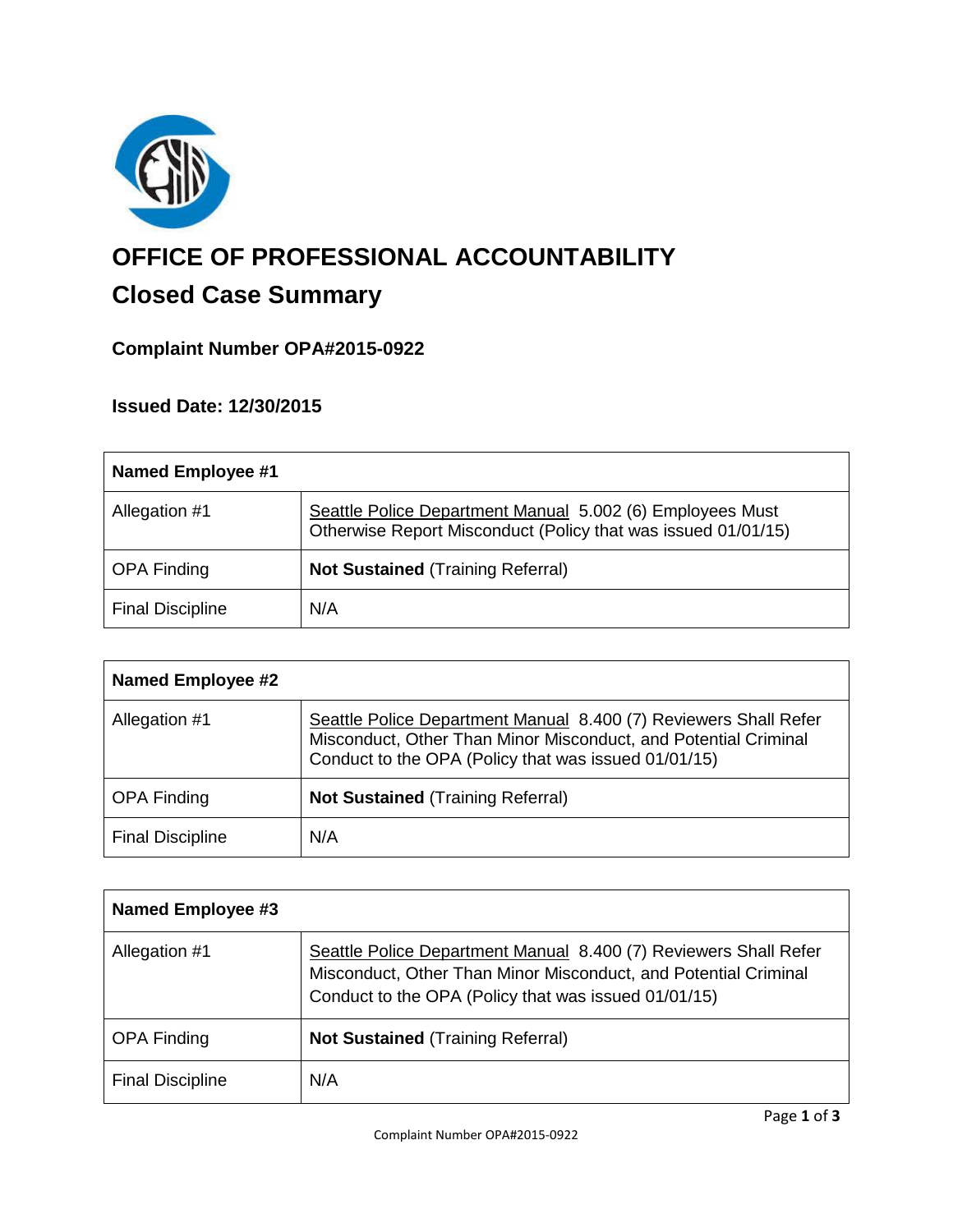#### **INCIDENT SYNOPSIS**

Named employee #1 issued a written reprimand regarding an incident that was referred to the Force Review Board and did not refer the incident to OPA. Named employee #2 and #3 were made aware of the violations and the written reprimand and did not refer the matter to OPA.

#### **COMPLAINT**

The complainant, the Force Review Board, alleged that the chain of command in this incident did not properly refer the identified misconduct and policy violations to OPA for investigation.

#### **INVESTIGATION**

The OPA investigation included the following actions:

- 1. Review of the complaint memo
- 2. Search for and review of all relevant records and other evidence
- 3. Review of In-Car Videos
- 4. Interviews of SPD employees

#### **ANALYSIS AND CONCLUSION**

The OPA investigation focused on the command review and processing of the use of force incident. Named employee #1 identified performance and training issues with the employee of the force incident and issued a written reprimand as he believed it was within the scope of his authority to do so. However, he did not complete an OPA referral for the policy violation as required. Named employee #2 and #3 accepted the contemporaneous remedial actions of named employee #1 and did not identify any additional policy violations. Named employee #2 and #3 did not see that the policy violation warranted a referral to OPA. All three employees should be shown a copy of current policy 5.002 and 8.400 and be reminded that policy limits the chain of command's authority with respect to handling misconduct to a specific list of potential policy violations in section 5 of Policy 5.002.

#### **FINDINGS**

#### **Named Employee #1**

#### Allegation #1

The evidence shows that the named employee would benefit from a review of the policy. Therefore a finding of **Not Sustained** (Training Referral) was issued for *Employees Must Otherwise Report Misconduct*.